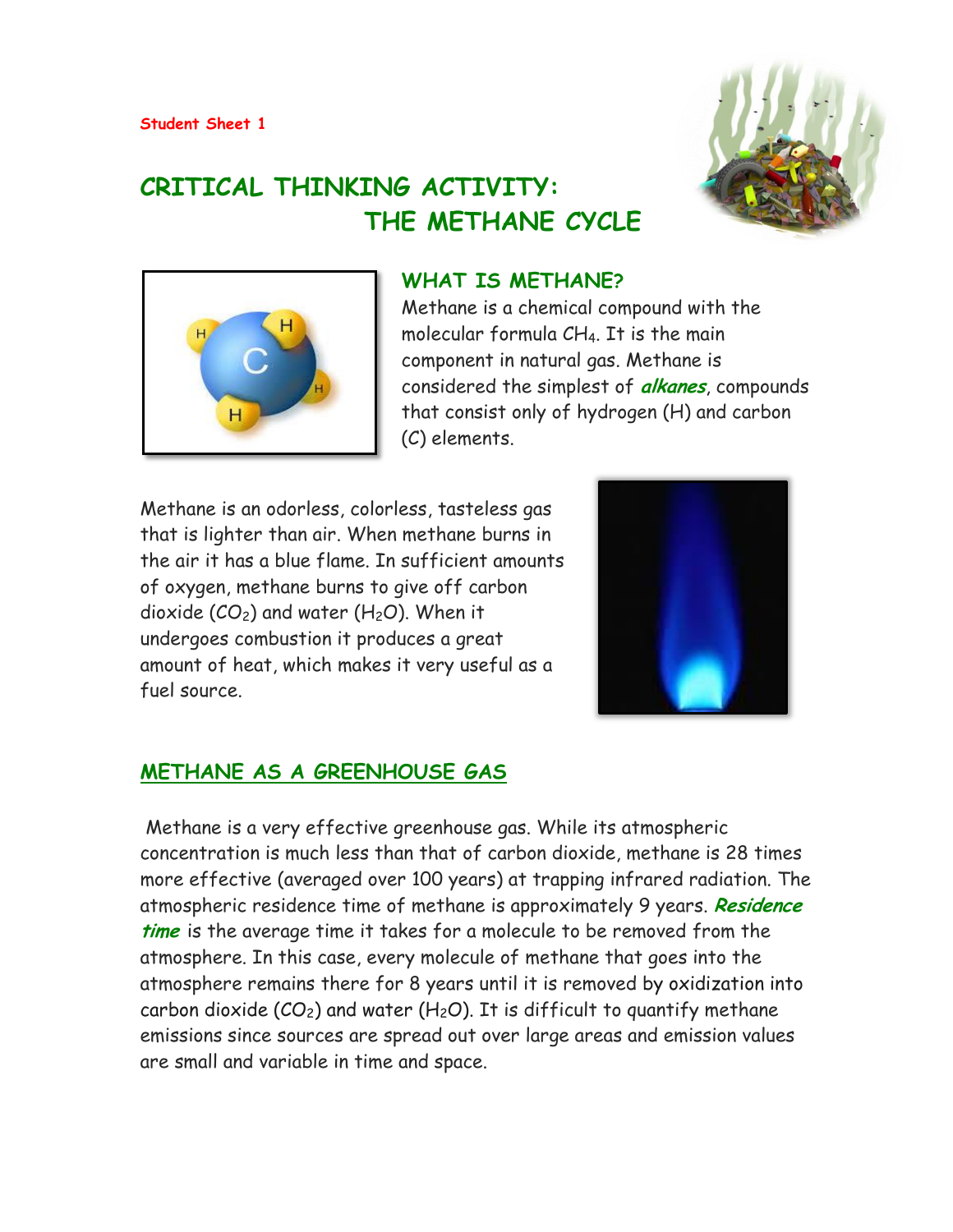It is estimated that up to 60% of the current methane flux from land to the atmosphere is the result of human activities. Some of these activities include emissions from fermentation processes associated with livestock, from cultivated rice paddies, from fossil fuel use and biomass burning, and from landfills.



Methane concentrations have been increasing steadily for the past 200 years, and despite a decline from 1983-2006, it increased again in



2007.Over this time period, atmospheric methane concentrations have more than doubled. As with CO2, human activity is increasing the CH<sup>4</sup> concentration faster than natural sinks can offset it. Future trends are particularly difficult to

anticipate, partly due to an incomplete understanding of the climate feedbacks related to CH<sup>4</sup> emissions. It is also difficult to predict how, as human populations grow, possible changes in livestock raising, rice cultivation, and energy utilization will influence  $CH_4$  emissions.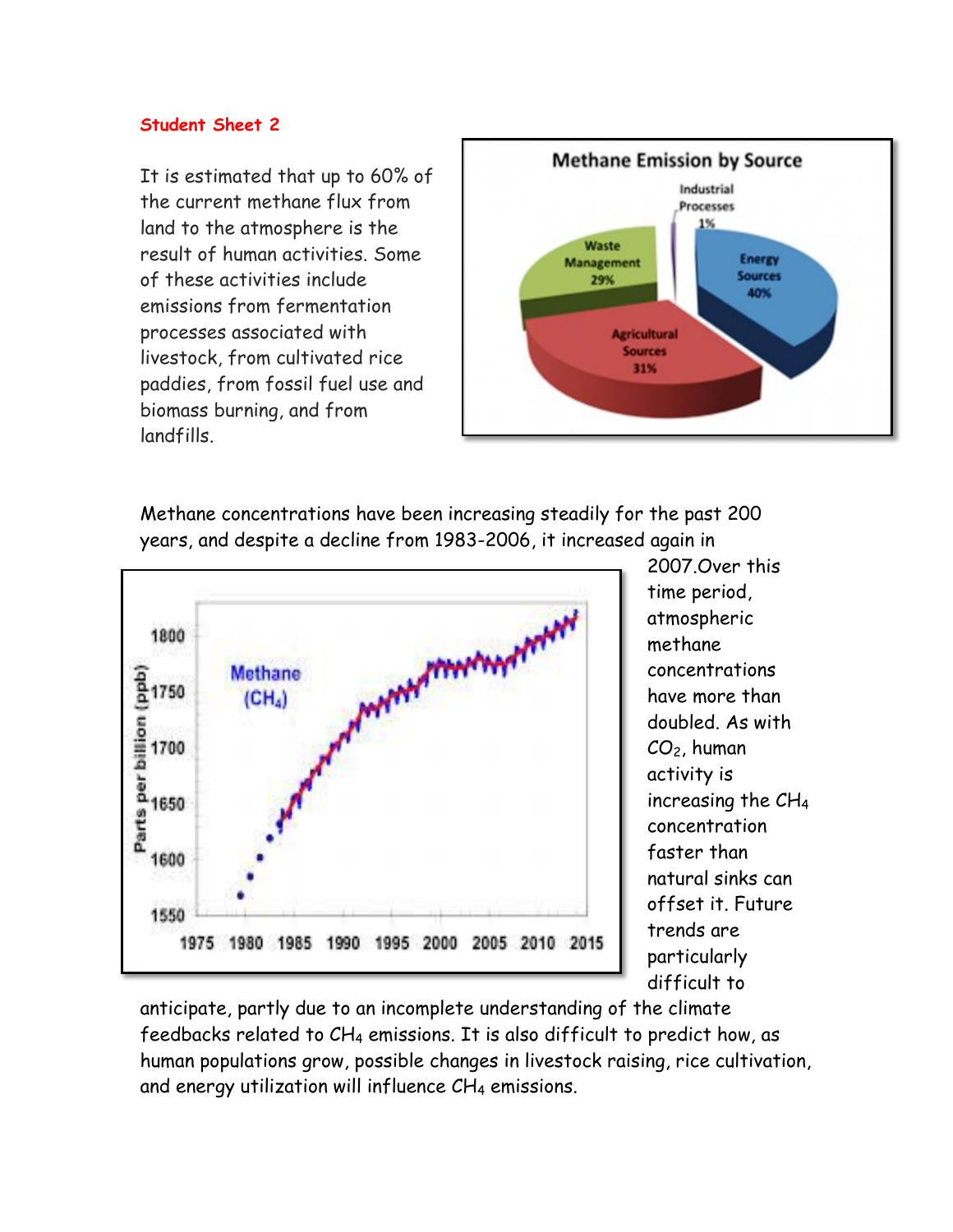## **THE METHANE CYCLE**



**This diagram of the methane cycle illustrates the flow of methane from sources into the atmosphere, as well as the sinks that consume methane**

Most people have heard of the water cycle, in which water evaporates into the air, returns to Earth and then evaporates again. Many other substances, including methane, cycle this way too. There are many **sources** that release methane (CH4) into the atmosphere. There are also **sinks** or ways that methane is trapped or destroyed.

The methane cycle begins in the soil where methane gas is created by **microbes**. Soil methane is consumed by **methanotrophs,** microorganisms that feed on methane. **Methanogens** make more methane that methanotrophs consume. Methanotrophs live in drier soil layers above the deep, wet oxygen poor soils of swamps. Their "food" bubbles past them on its way to the surface, releasing methane into the atmosphere. This methane joins methane from other sources, such as landfills, livestock and exploitation of fossil fuels.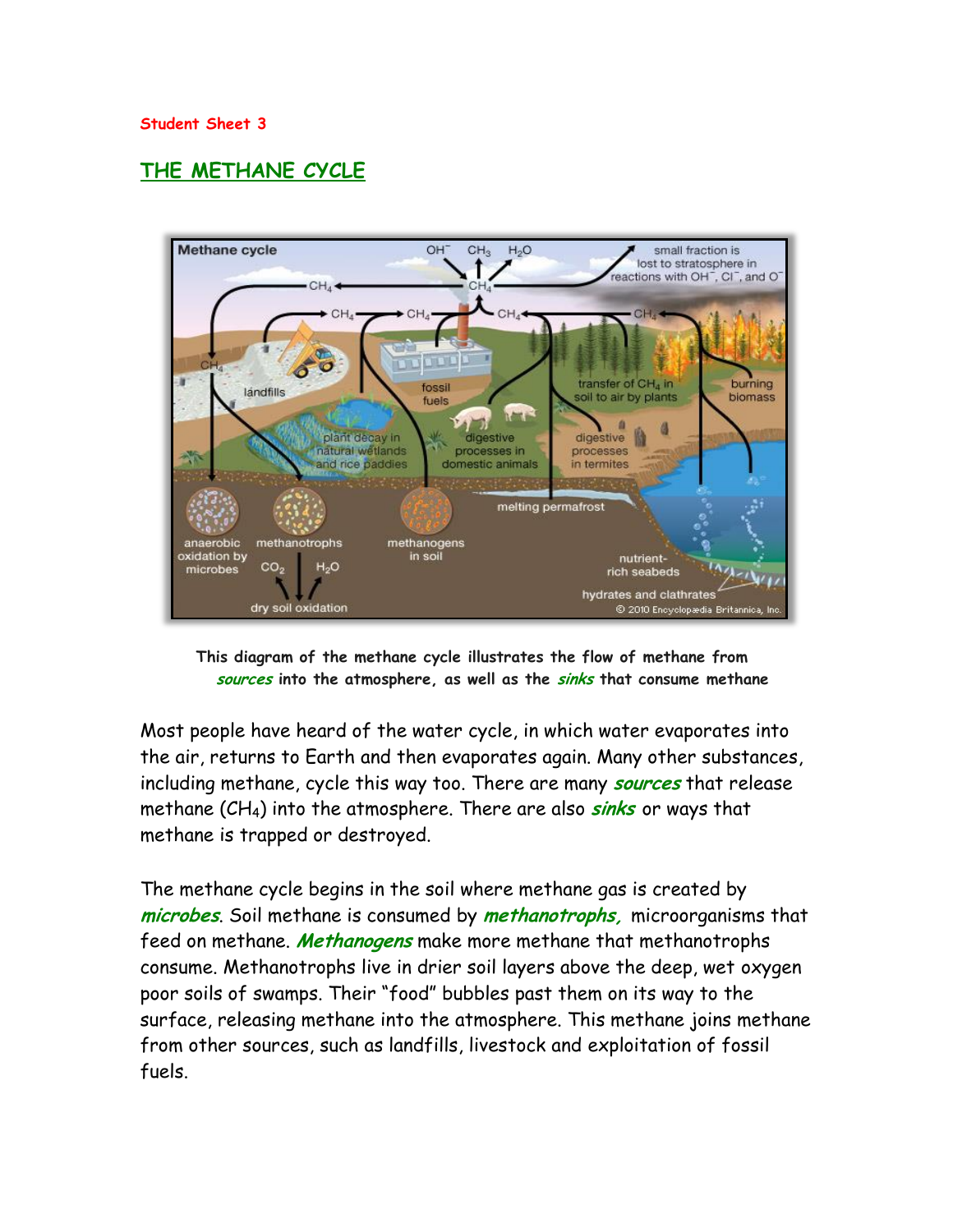

The main mechanism for removal of methane from the earth's atmosphere is oxidation within the troposphere by the **hydroxyl radical** (OH). A hydroxyl radical is a negatively charged oxygen atom bonded to a hydrogen atom (OH). Hydroxyl radicals are a form of "sink" because they "scrub" the atmosphere clean of pollutant molecules and

break them down. For this reason OH is known as the 'cleanser of the atmosphere'. After reacting with OH, atmospheric methane is converted to  $CO<sub>2</sub>$  by a long series of chemical reactions.) Some of the methane present in the troposphere passes into the stratosphere where the same process scrubs the atmosphere clean of methane there.

In an ideal world, methane sources would be balanced with methane sinks, as with  $CO<sub>2</sub>$ , however, global atmospheric methane concentrations are rising as a result human activities. Scientists are worried because as the planet warms, even more methane will to be released from soils or other places adding to the global warming problem.



Methane crystals called **clathrates** form in cold, oxygen poor undersea sediments. Clathrates are also trapped in permafrost, the permanently frozen soil in the arctic and subarctic latitudes. Clathrate ice, also called **methane hydrate**, is solid and white, similar to water ice. However, this ice consists of water molecules that are frozen around molecules of methane. Clathrate deposits were once sinks where methane was isolated. However, as the

planet warms, some of these deep, cold sediments are melting, sending methane bubbling to the surface. Because  $CH_4$  is a greenhouse gas, it traps heat in the atmosphere and warms the planet more.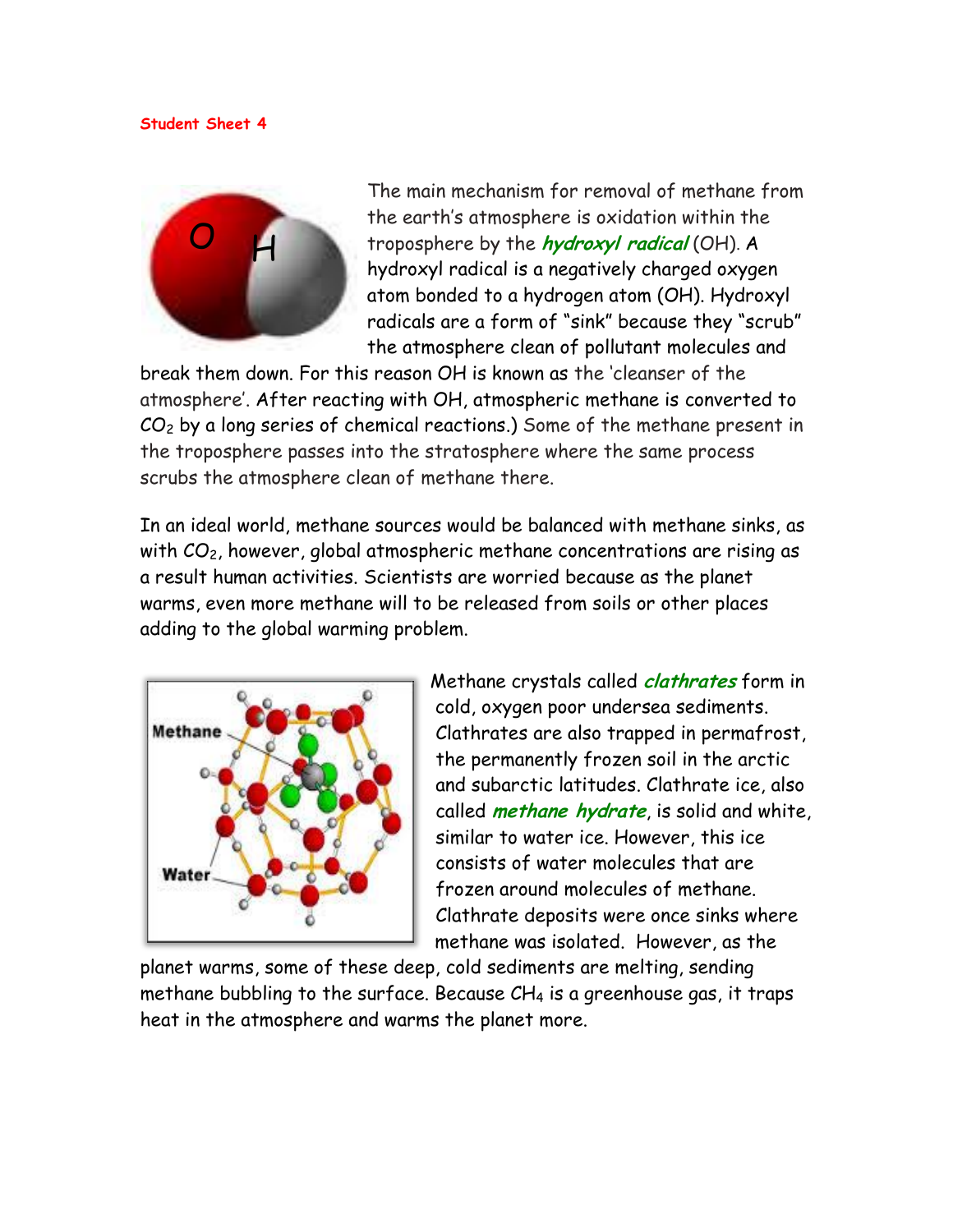## **NATURAL SOURCES**

**Natural sources of methane include wetlands, gas hydrates, termites, oceans, freshwater bodies and other sources such as wildfires.**

## **WETLANDS**

Natural **wetlands** are responsible for approximately 80% of global methane emissions from natural sources. Wetlands, such as bogs, marshes, fens and permafrost provide a habitat favorable to microbes that produce methane during the decomposition of organic material. These microbes require environments with no oxygen and plentiful organic





matter, both of which are present in wetland conditions. Wetlands contribute approximately 140-280 Tg (million metric tons) to the global methane budget each year.

## **TERMITES**



Global methane emissions from **termites** and their mounds are estimated to be about 11% of the global methane emissions from natural sources or about 2-20 Tg per year. Microbes in the guts of termites produce methane as part of their normal digestive process,

and the amount generated varies among different species. The emissions contributed by termites depend largely on the population of these insects, which varies significantly in different regions.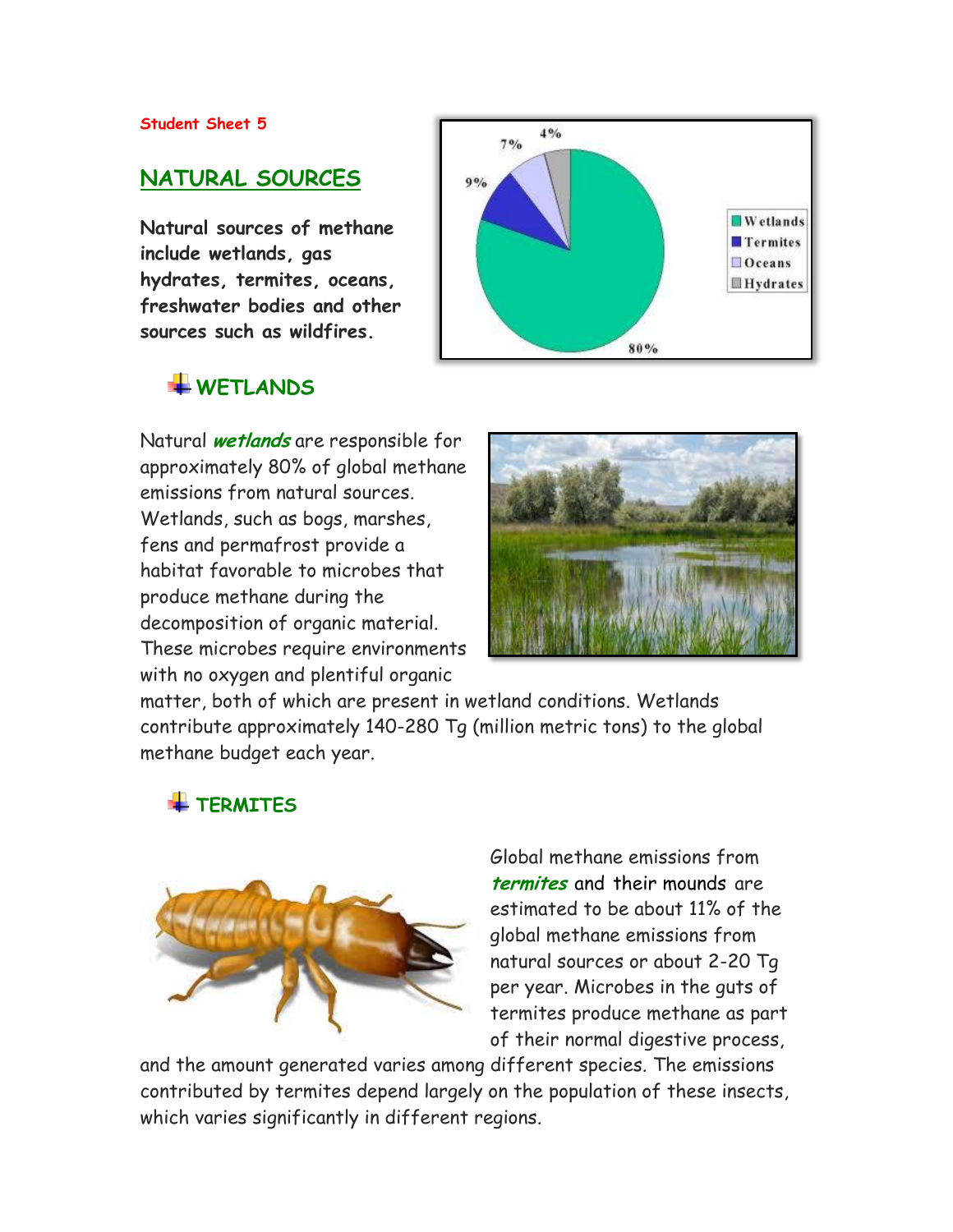## $\overline{\phantom{a} \bullet}$  OCEANS

**Oceans** are estimated to be responsible for about 8% of the global methane emissions from natural sources or between 20- 30 Tg yearly. The source of methane from oceans is not entirely clear, but two identified sources include the anaerobic (oxygen-free) digestion in marine zooplankton and fish, and also from methane produced in



sediments and drainage areas along coastal regions.



## **WETHANE HYDRATES**

Global emissions from **methane hydrates** accounts for approximately 5% of the global methane emissions from natural sources. Methane hydrates are molecules of methane that are frozen into ice crystals. We're not sure exactly how much methane is trapped in methyl hydrates, or how much is in danger of escaping. Overall, the amount of methane stored in these hydrates globally is estimated to be very large, making the

potential for the release of large quantities of methane a real possibility if serious breakdowns in the stability of the deposits were to occur.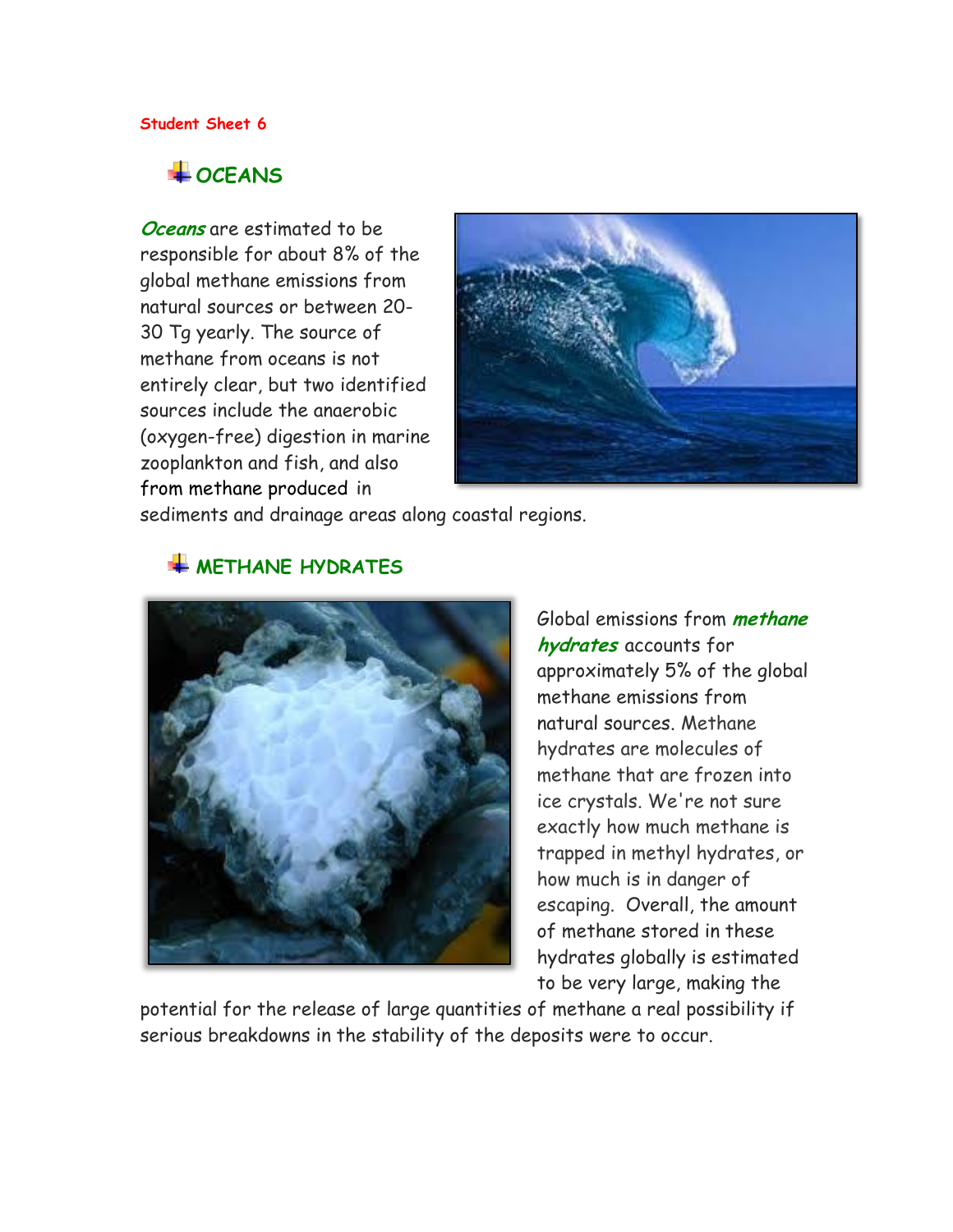### **HUMAN SOURCES**

**Human activities that produce methane include fossil fuel production, the livestock industry, rice cultivation, biomass burning, and waste management. These activities release significant quantities of methane to the atmosphere.**



### **LANDFILLS**

Methane is generated in landfills and open dumps as waste decomposes under anaerobic conditions (oxygen-free). The amount of methane created depends on the quantity and moisture content of the waste and the design and management



practices at the site. Landfills in regions with dry conditions are not as productive as those in area with high moisture content. In 2012, landfills contributed 102.8 Tg of methane to the atmosphere.



## **FOSSIL FUELS**

Fossil fuels are formed by natural processes such as [anaerobic decomposition](http://en.wikipedia.org/wiki/Anaerobic_decomposition) of buried dead [organisms.](http://en.wikipedia.org/wiki/Organism) Fossil fuels contain high percentages of [carbon](http://en.wikipedia.org/wiki/Carbon) and include [coal,](http://en.wikipedia.org/wiki/Coal) [petroleum,](http://en.wikipedia.org/wiki/Petroleum) and [natural gas.](http://en.wikipedia.org/wiki/Natural_gas)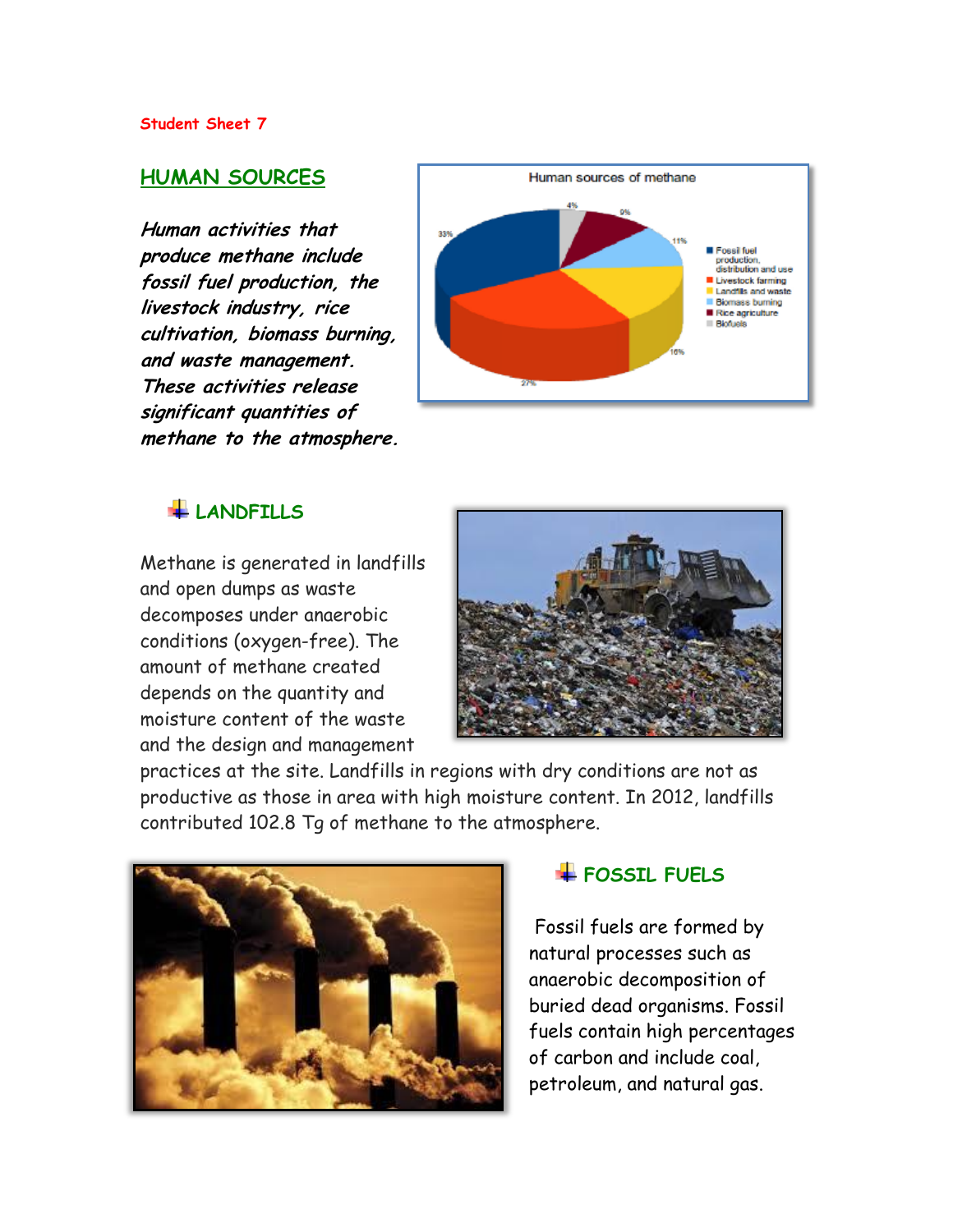Methane is the primary component of natural gas. Methane is released during the production, processing, storage, transmission, and distribution of natural gas. Because natural gas is often found with oil, the collection and combustion of oil also contributes to the total methane emissions. In addition, methane trapped in coal deposits is released during normal mining operations in both underground and surface mines. According to the **2013 IPCC Report**, the combined retrieval and use of fossil fuels contributed approximately 85-100 Tg of methane to the atmosphere.



## **LIVESTOCK**

Domesticated livestock such as cattle, buffalo, sheep, goats, and camels produce large amounts of methane as part of their normal digestive processes. In the large, first stomach of these animals**, microbial fermentation**  converts feed into products that can be digested and

utilized by the animal. This process produces methane as a by-product, which is exhaled by the animal (cow breath). Methane is also produced in smaller quantities by the digestive processes of other animals, including humans, but emissions from these sources are insignificant. Livestock contributions are place between 85-95 Tg (1 Tg = 1 trillion metric tons) each year.

## **WASTEWATER TREATMENT**

**Wastewater** from sewage is treated to remove soluble organic matter, suspended solids, pathogenic organisms, and chemical contaminants. These treatment processes can produce methane emissions if organic ingredients in the wastewater are treated without